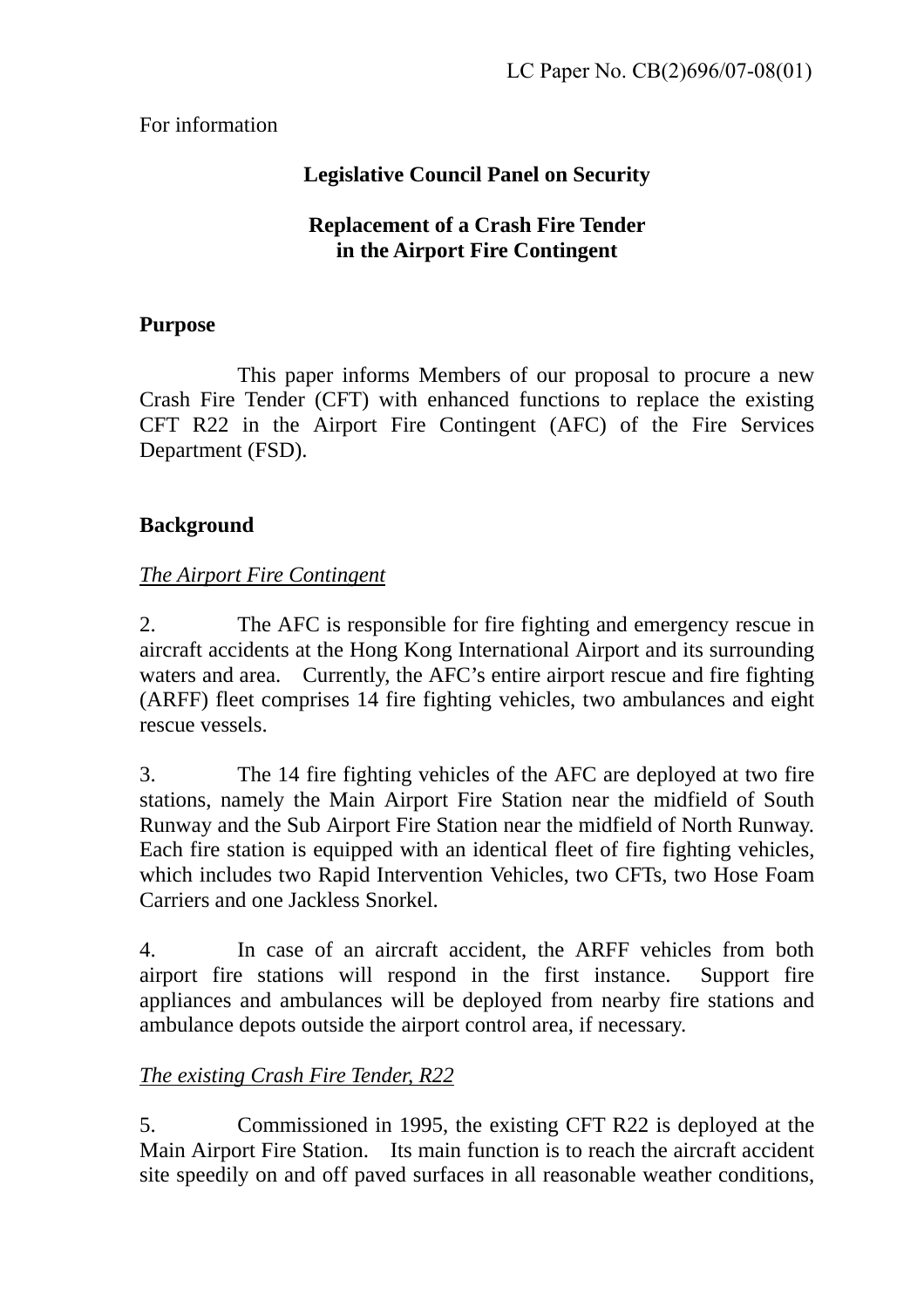and apply uninterrupted foam for protection of the passenger evacuation path. For instance, in August 1999 when a passenger plane with 315 persons on board made a hard landing in stormy weather and caught fire, CFT R22 was one of the first fire fighting vehicles that arrived swiftly at the scene and was instrumental to the successful evacuation of all passengers from the wreckage.

### **Justification for the Proposed Replacement**

6. The Director of Electrical and Mechanical Services advises that the normal life expectancy of this model of CFT is eight years. While FSD was able to prolong the use of CFT R22 with regular maintenance, its performance is starting to diminish due to wear and tear to its all-wheel-drive system and roof foam monitor. The availability of CFT R22 dropped below 84% in 2006 (i.e. total down-time of 60 days) due to the need of a major overhaul. Although its availability has gone up to over 97% in the first 11 months of 2007, replacement is imperative to avoid possible lengthy layoff for overhauling in a few years' time.

7. We, therefore, propose to replace the existing CFT R22 with a new vehicle in 2011. To better meet the high safety standards of the airport, the replacement CFT will have the following additional functions –

- (a) a more powerful roof foam monitor with longer flow range to enhance the vehicle's fire fighting capability, especially for large aircrafts such as the new Airbus A380;
- (b) a dedicated engine for operating the fire pump, which can apply uninterrupted foam even when the CFT is in motion at speeds up to 80 km per hour, enabling the vehicle to make speedier intervention at the fire scene;
- (c) 8x8 wheel-drive allowing for greater manoeuvrability in poor weather conditions and rough terrain; and
- (d) more environmental friendly Euro-III type engines.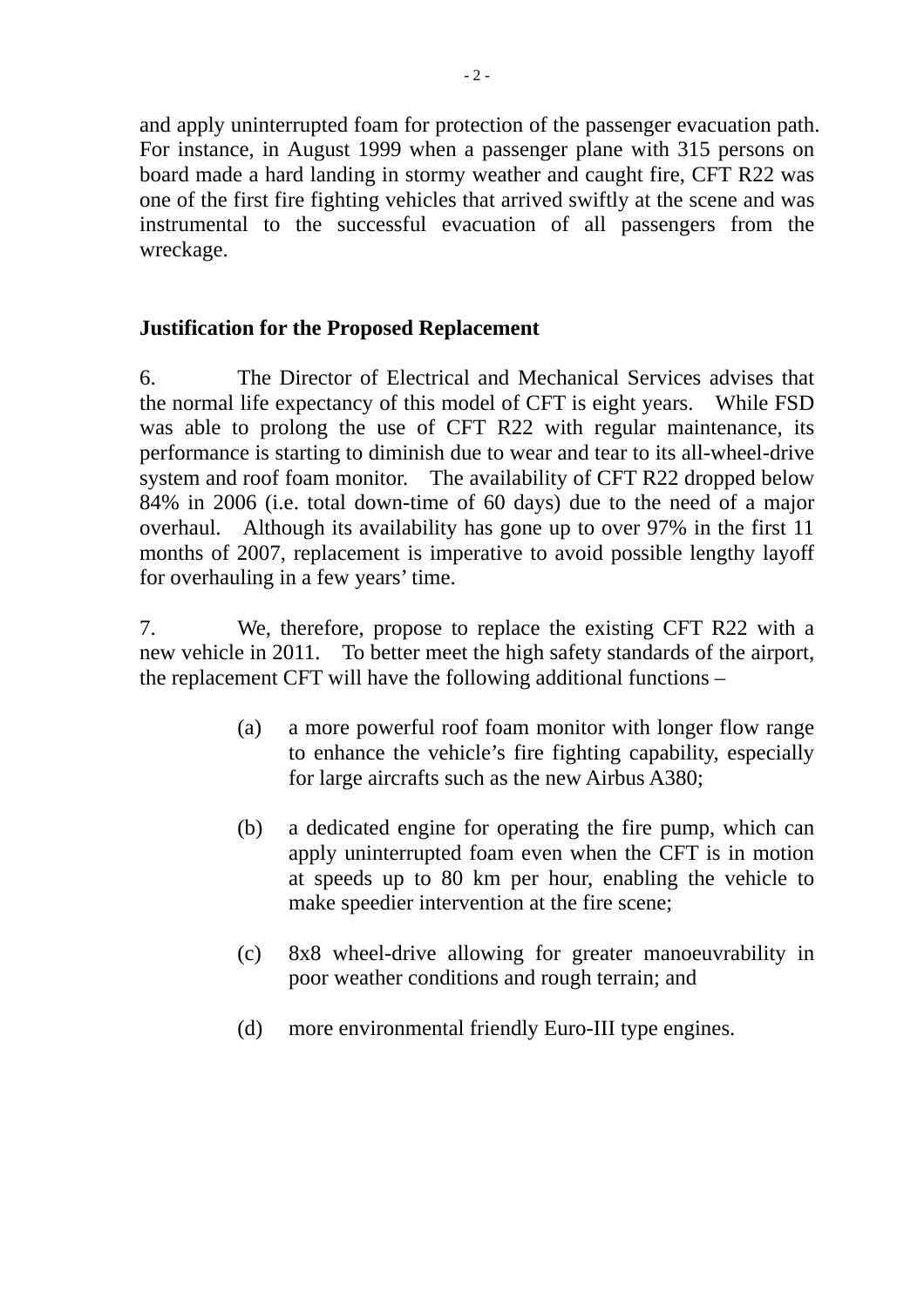#### **Financial Implications**

#### *Non-recurrent Expenditure*

8. The estimated non-recurrent cost of the replacement vehicle with the necessary on-board fire fighting and communication equipment is \$13.860 million, with a detailed breakdown as follows –

 **\$ (million)**

|    | \$(million)<br>Year                                                                                                |        |
|----|--------------------------------------------------------------------------------------------------------------------|--------|
| 9. | The estimated cash flow is as follows $-$                                                                          |        |
|    | <b>Total</b>                                                                                                       | 13.860 |
|    | (d) Contingency $(10\% \text{ of items } (a) \text{ and } (b))$<br>above)                                          | 1.155  |
|    | (c) Payment to Electrical and Mechanical<br>Services Trading Fund for project<br>management and acceptance testing | 1.155  |
|    | (b) Fire fighting and communication<br>equipment on board the $CFT1$                                               | 0.390  |
|    | (a) Basic vehicle                                                                                                  | 11.160 |

| Total     | 13.860 |
|-----------|--------|
| 2011-2012 | 1.386  |
| 2010-2011 | 6.930  |
| 2009-2010 | 4.158  |
| 2008-2009 | 1.386  |
|           |        |

*Recurrent Expenditure*

10. The annual maintenance recurrent cost of the replacement CFT, similar to that of the existing vehicle, will be covered under a lump-sum bulk service agreement between FSD and the Electrical and Mechanical Services Department (EMSD), and absorbed by the Director of Fire Services within his existing resources. No additional staff cost will be involved as FSD will

<sup>&</sup>lt;sup>1</sup> Including only equipment that have reached their normal serviceable lives.